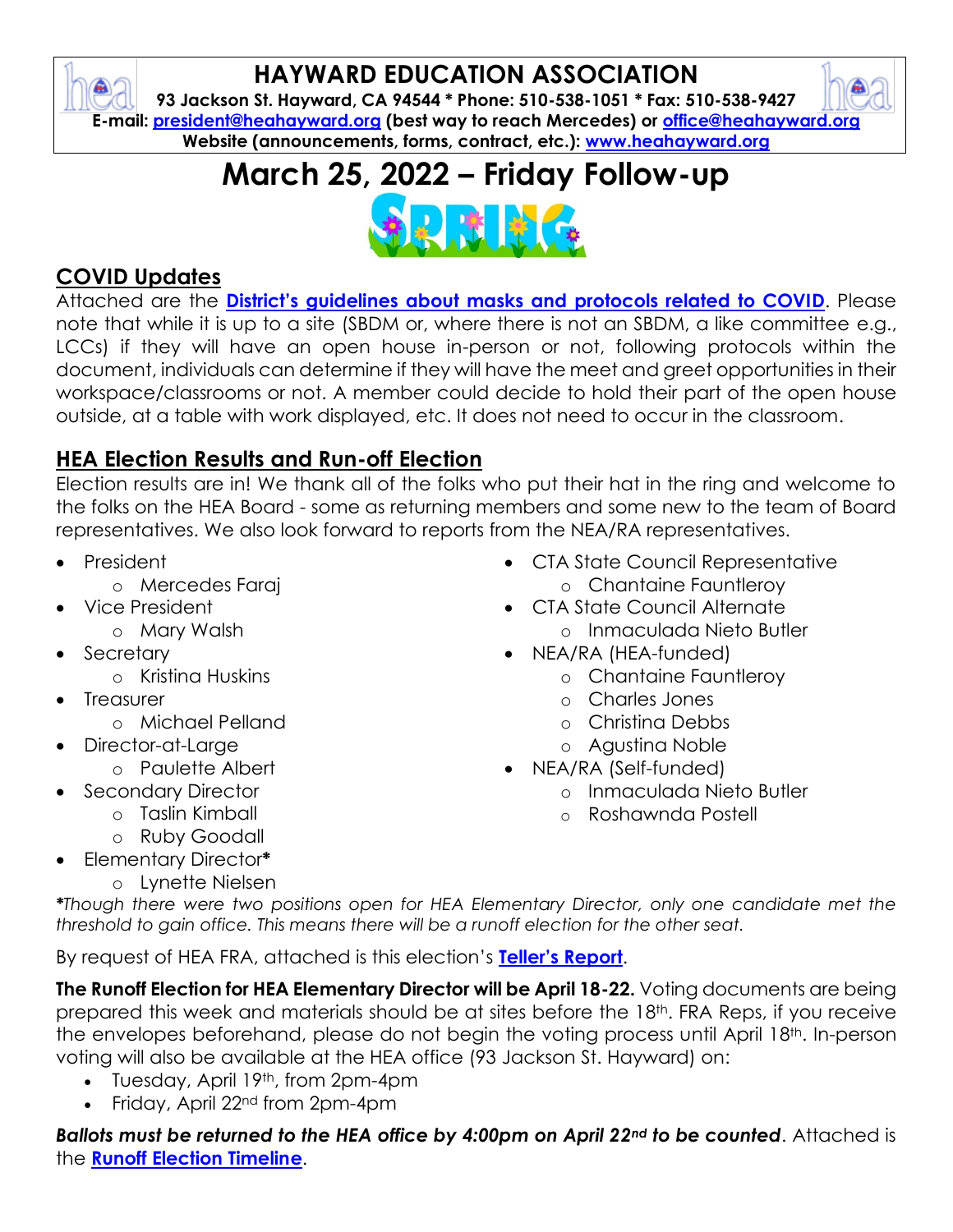#### **School Closures and Involuntary Transfers**

HUSD is moving forward with involuntary transfers for all members affected by the anticipated school closures. Many have already received notice of their new assignments, and others will be invited to a "conference" on March 30<sup>th</sup> to choose from available vacancies by seniority. **HUSD has chosen to move forward without HEA's involvement, and in some cases without any regard for our contract.** HEA will pursue this matter immediately. In the meantime, we encourage all members to pay attention to District communications and make sure you participate in the March 30th selection process, if invited. Please do not hesitate to call (510) 828-1899 or email at **[president@heahayward.org](mailto:president@heahayward.org)** if you have any concerns during the process. If you are not invited to this conference and given a new assignment against your wishes, we recommend you sign but indicate you are accepting it under protest. Please let us know if that's the case.

We are continuing to untangle the yarn that is called the School Closure Transition Team, We have learned that HUSD has failed to take into consideration many important issues in school closures and reassignments, including caseload limits for SLPs, placement of Special Education preschool assessment teams and SLPs, providing necessary passage for students on site, providing necessary space for physical education and music teachers, and allocating space for YEP (forcing YEP to use classrooms after hours).

A parent was heard to say that we need accurate, transparent information and need the ability to make changes. We need to have a real purpose to make recommendations and decisions. We could not agree more!

#### **HEA Organizing Team (HOT) Training Opportunity on Monday, March 28th!**

In addition to the challenges we face every day at our sites, the months ahead will pose even more: school closures, contract negotiations, and future charter school attempts all lie ahead of us.

In this 90-minute training (via zoom), we'll share the basic tools and tips for successfully organizing your sites to get members engaged and active. The better we can get our sites organized, the stronger we'll be and the better our chances of winning the fights ahead.

This training on Monday, March 28<sup>th</sup>, at 4:00pm, is open to ALL HEA leaders and activists. The only prerequisite is a willingness to put these tools to use engaging your colleagues! **[You can](https://us02web.zoom.us/meeting/register/tZUuf-Gvrj8sGNf4JIcdVj0Ot-UD54shfsY7)  [register here for the training](https://us02web.zoom.us/meeting/register/tZUuf-Gvrj8sGNf4JIcdVj0Ot-UD54shfsY7)**.

#### **Human Rights Cadre Training Program**

Applications are now being accepted from CTA members interested in becoming trainers for the Human Rights Cadre Training Program. CTA is looking for applicants who exhibit good adult learning teaching skills; advocate for educators, students and the community; understand CTA mission, focus, and vision; have some training and content expertise in racial and social justice issues; and are committed to delivering an authentic, inspiring, and transformative program for CTA members.

The application deadline is March 31st . **[More information about the program found here](https://drive.google.com/file/d/1Fa0FYipNhlB2251NwoSeV4j4V2it7ysJ/view?usp=sharing)**.

#### **Ethnic Minority Early Identification and Development (EMEID) Program**

Each of the four CTA regions has a team that selects CTA ethnic minority members to participate in the EMEID program. In this program, a CTA staff coach will be assigned to assist each participant to achieve defined personal leadership goals. In addition to the staff coach,